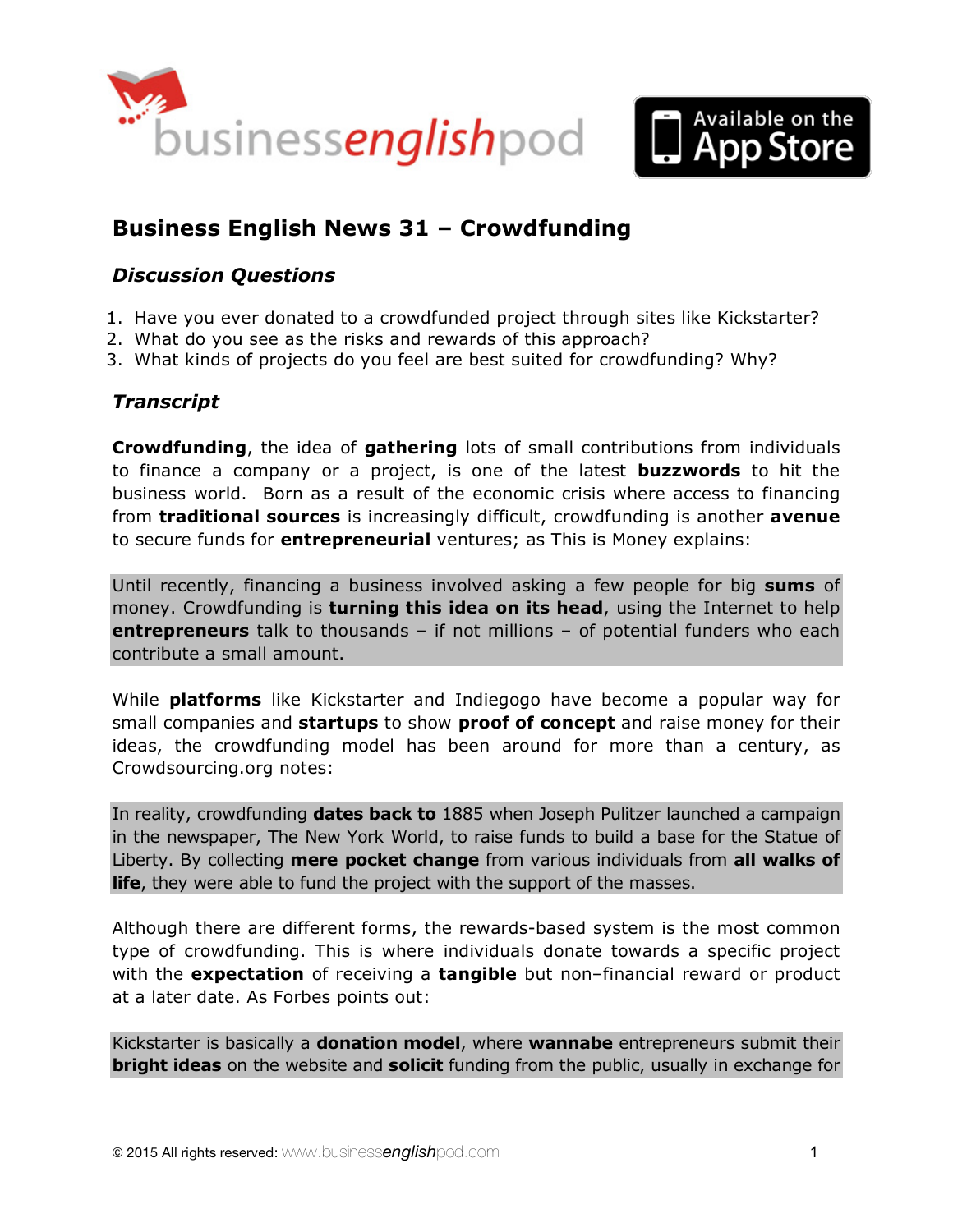some small **goodie**, like a free copy of whatever the product to be produced is, but the contributors do not receive any **equity** or **ownership** in the project.

Crowdfunding has taken off in recent years due in part to the **reluctance** of financial institutions to give money to small medium enterprises, or **SMEs**. **Inevitably**, this has created a number of alternatives for businesses to raise cash, and banks are no longer **the only game in town** as Business News Daily explains:

Crowdfunding will go **mainstream.** In years past, crowdfunding as a means of financing a business was a **novelty**, a rare exception to the traditional methods of bank loans, **venture capital** and borrowing money. Today, announcing your crowdfunding campaign is just as common as any of these other options, **if not more so**.

While crowdfunding has **revolutionized** business funding, the model still has limits as it fails to recognize that entrepreneurs and startups need more than just **cold hard cash** to succeed. Entrepreneur magazine had this to say:

Of course there are **downsides** to crowdfunding, such as putting an idea **out there** that can be easily stolen or having **backers** that offer money only while not giving you either the **network** you need, **sound** business **advice**, or a **second round** of funding.

While crowdfunding may bring some new products to the **public eye,** like every investment, **there's no such thing as a sure thing**. In a **stark warning**, the UK's Financial Conduct Authority says there's a strong chance that an **unsavvy** investor risks **losing their shirt**:

"We **regard** investment-based crowdfunding to be a high-risk investment activity. It is very likely that you will lose all your money. Most investments are in **shares** or **debt securities** in startup companies and will result in a 100% loss of **capital** as most startup businesses fail."

With more than \$65 billion added to the global economy in 2014, more crowdfunding projects are **a given** in 2015. Whether it's the UK's £3 billion mission that will send human **DNA** to the moon, or the Coolest Cooler, which raised \$13.2 million, crowdfunding is now a **viable alternative** for those seeking the financial support to help get their product **off the ground**. As Geekwire concludes:

Crowdfunding may have entered the **mainstream consciousness**, but platforms can have much larger applications than just **bankrolling** the latest iPad accessory or album from an **up-and-coming** artist. Wherever there is a **gap** in traditional financing options, a crowdfunding model will attempt to **fill the void.**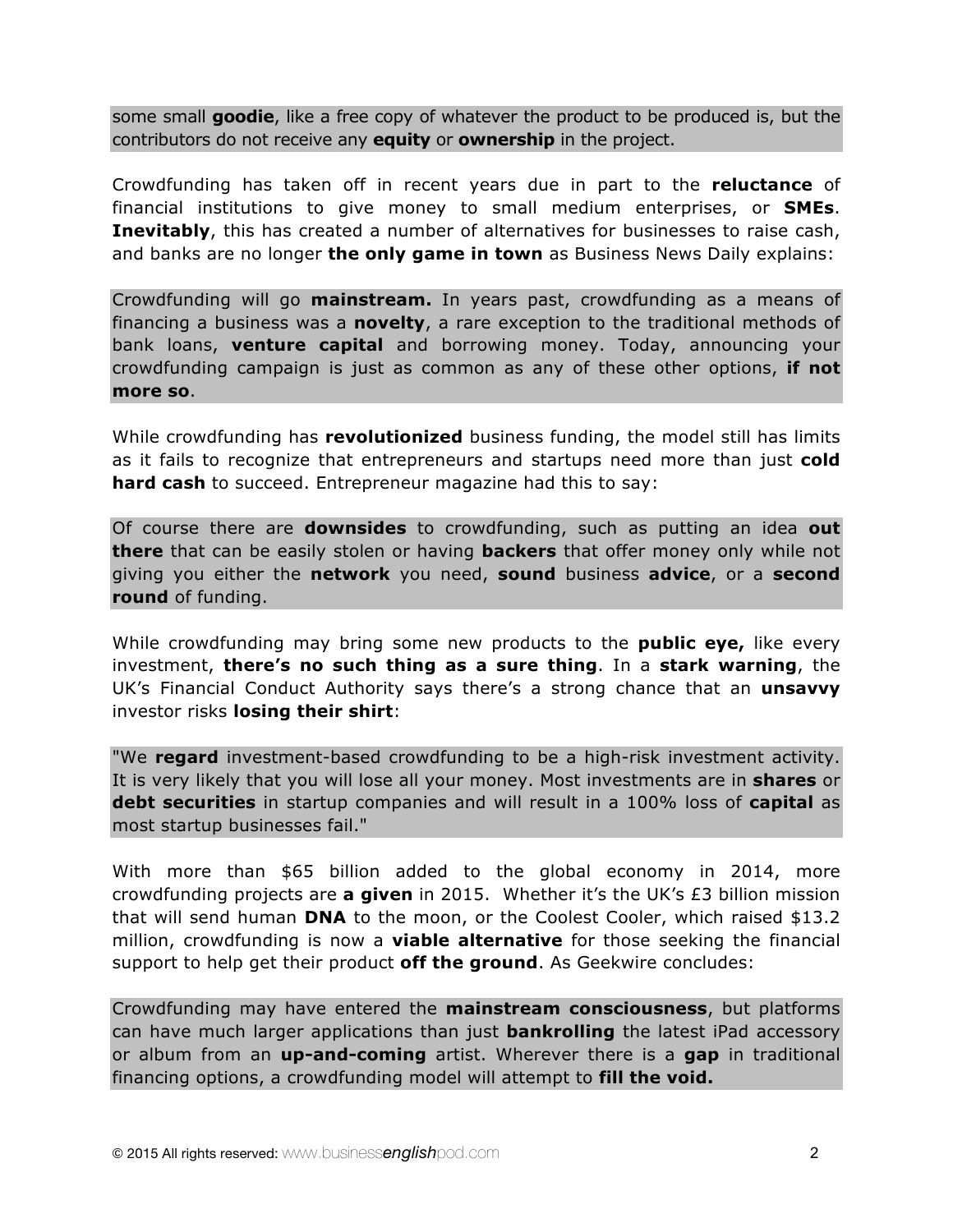#### *Vocabulary*

Crowdfunding: The act of funding a project or venture by raising many small amounts of money from a large number of people, typically via the Internet.

To gather: To collect or amass; "It's not easy, but I'm trying to gather the courage to ask my boss for a raise."

Buzzword: A word or phrase that is fashionable at a particular time or in a particular context; "The latest buzzword in international travel is 'ecotourism'."

Traditional sources: Conventional methods or processes; "Banks and venture capitalists are traditional sources for raising money to start a new business."

Avenue: Possibility or option; "We have 3 potential avenues to cut costs for next year."

Entrepreneurial: Enterprising or capitalistic; "His entrepreneurial attitude has helped him grow his business by more than 400% in the last year."

Sum: Amount, total, or quantity; "The sums involved are significant when you consider that we can't account for nearly €100,000."

To turn an idea on its head: To completely change or do something in the opposite way.

Entrepreneur: A person who organizes and manages any enterprise, especially a business, usually with considerable initiative and risk.

Platform: Website or space to express particular views or initiate action; "The goal of the conference is to provide a platform for the discussion of communication issues in multinational corporations."

Startup: A business or activity that has recently started.

Proof of concept: Evidence proving that an idea, invention, or business model is possible.

To date back to: To be made or started at a particular time in the past; "A huge collection of artifacts dating back to the early 1400s can be found in the museum."

Mere: Simply, only, a small amount; "I earn a mere \$5 an hour; it's not enough to cover all of my expenses!"

Pocket change: A small or unimportant amount of money; coins that you carry in your pocket.

All walks of life: Every type of person, occupation, profession, or social class; "People from all walks of life donated to the charity."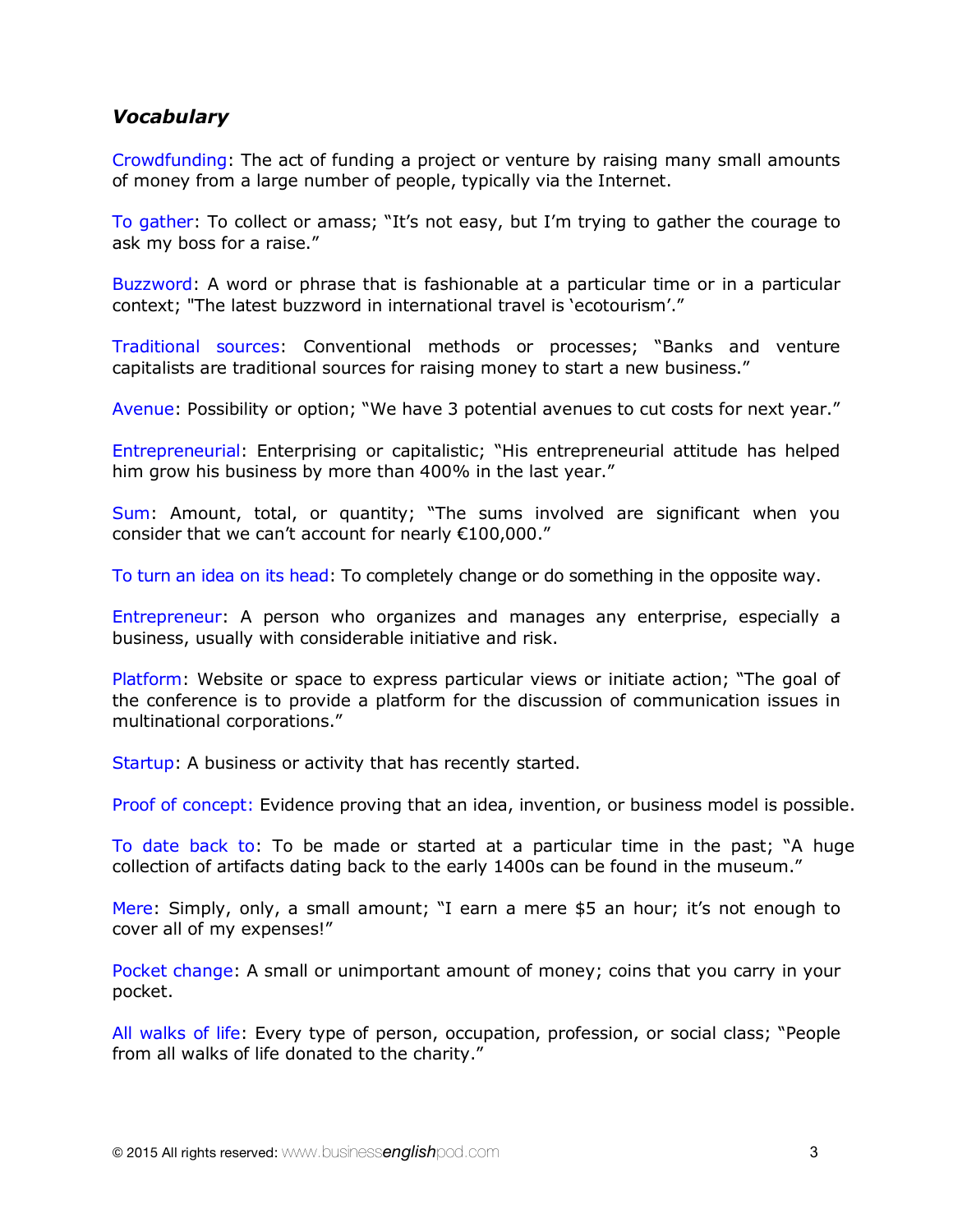Expectation: The belief that something will happen; "Contrary to his expectations, he was able to find an affordable office in the center of city."

Tangible: Something that can be physically seen or touched; "Although Carlo had a good business plan, the bank wouldn't give him a loan because he lacked tangible assets."

Donation model: A business plan where money or goods are given by other people/investors.

Wannabe: A person who wants to be famous or successful; "Tony Blair said wannabe MPs should get a job in the "real world" before entering politics."

Bright idea: Clever, intelligent, or creative plan (sometimes sarcastic); "Reiko had the bright idea to use our current employees as trainers for the rest of the staff; it could save us thousands of dollars on consultants."

To solicit: To ask for, request, or try to obtain (something) from someone; "I've called this meeting to solicit your thoughts on the medium-term business plan."

Goodie: Something that is particularly attractive, nice, or desirable; "Our company gave chocolate goodies to all of the staff after the deal was finalized."

Equity: Shares in a company or a percentage of a company's stock.

Ownership: The legal possession of something that is usually big or valuable; "Home ownership rates is Germany are surprisingly low; nearly 60% of people prefer to rent."

Reluctance: Unwillingness or hesitancy; "Barb's reluctance to accept the first offer was a great decision; they made much more money after further negotiations."

SMEs: Small and medium-sized enterprises (SMEs) are enterprises which employ fewer than 250 persons.

Inevitably: Certainty of happening or occurring; "We must inevitably make some sacrifices if we are going to save money."

The only game in town: The only option or choice; "Out here, this bank is the only game in town when it comes to financial services."

To go mainstream: To become the current thought or trend of the majority; "As its popularity increases, we may finally see Bitcoin go mainstream in 2015."

Novelty: Being unique, fresh, or new; "The novelty of having a famous boss quickly wore off once we realized how difficult he was to work for."

Venture capital: Money that is used to start a new business.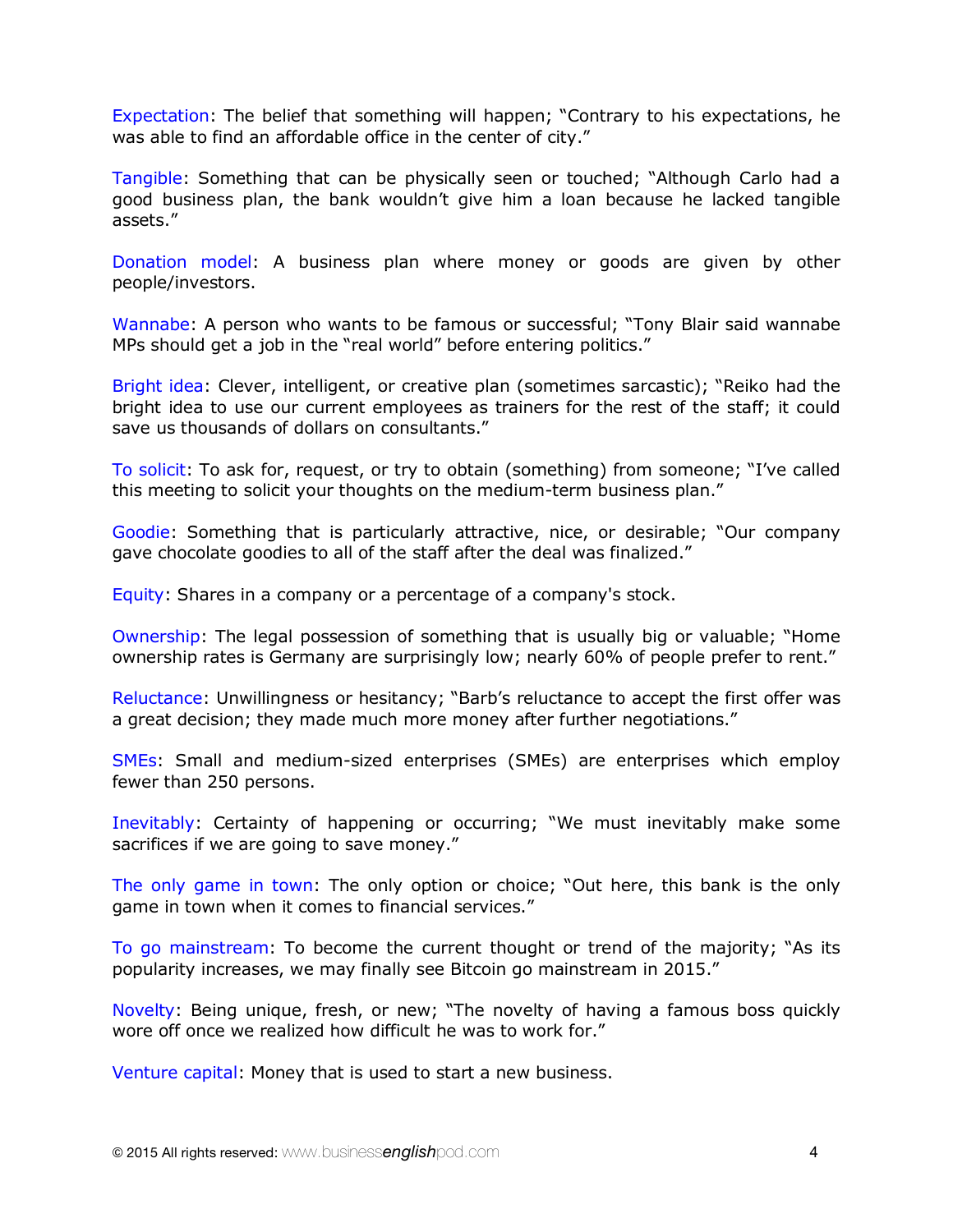If not more so: Having more than the previous; "Chinese is as difficult to learn as English, if not more so."

To revolutionize: To significantly transform, modernize, or update; "Smartphones have revolutionized how the world communicates with each other."

Cold hard cash: Physical money as opposed to credit or checks.

Downside: A negative aspect of something that is generally positive; "The downside to being an ESL teacher is that they generally live very far away from their families."

To put something out there: To make an idea or product freely available to other's; "By putting this app out there for everyone to use, we hope to collect enough information to improve the connection times of our transit system."

Backer: Supporter, sponsor, or promoter; "Having a celebrity like Clooney as a backer for our coffee company will make a huge difference in our marketing abilities."

Network: Personal/business connections and contacts; "Lucy has a fantastic network of people to help her with every imaginable aspect of her home business; investors, sales people, tech support, you name it!"

Sound advice: A suggestion that is practical, honest, helpful, and can yield the desired result; "Saving 10% of every paycheck is extremely sound advice for those just entering the job market."

Round: A regularly recurring activity; "After passing the  $3<sup>rd</sup>$  round of interviews, Dean was excited at the idea of starting an exciting new career in finance."

Public eye: Publicly visible or known to all people; "As the mayor of a small town, Bill made it a practice to get into the public eye as much as possible."

There's no such thing as a sure thing: Nothing is certain or guaranteed.

Stark warning: Severe, strong, or direct; "Kaeryn gave a stark warning to her entire team; 100% participation from every person or you'll be replaced immediately."

Unsavvy: Inexperienced or untrained; "The purpose of Pierce's online course was to provide training for the unsavvy new members in our company."

To lose one's shirt: To lose a lot (or all) of one's resources (usually money).

To regard: To think of or consider as; "Carol regards the sale of her bar as one of the best, and wisest, of her long career."

Share: One of the equal parts into which a company's capital is divided, entitling the holder to a portion of the profits; "Poor Greg… When he sold his shares in Apple they were only a few dollars each; he had no idea their value would increase so much!"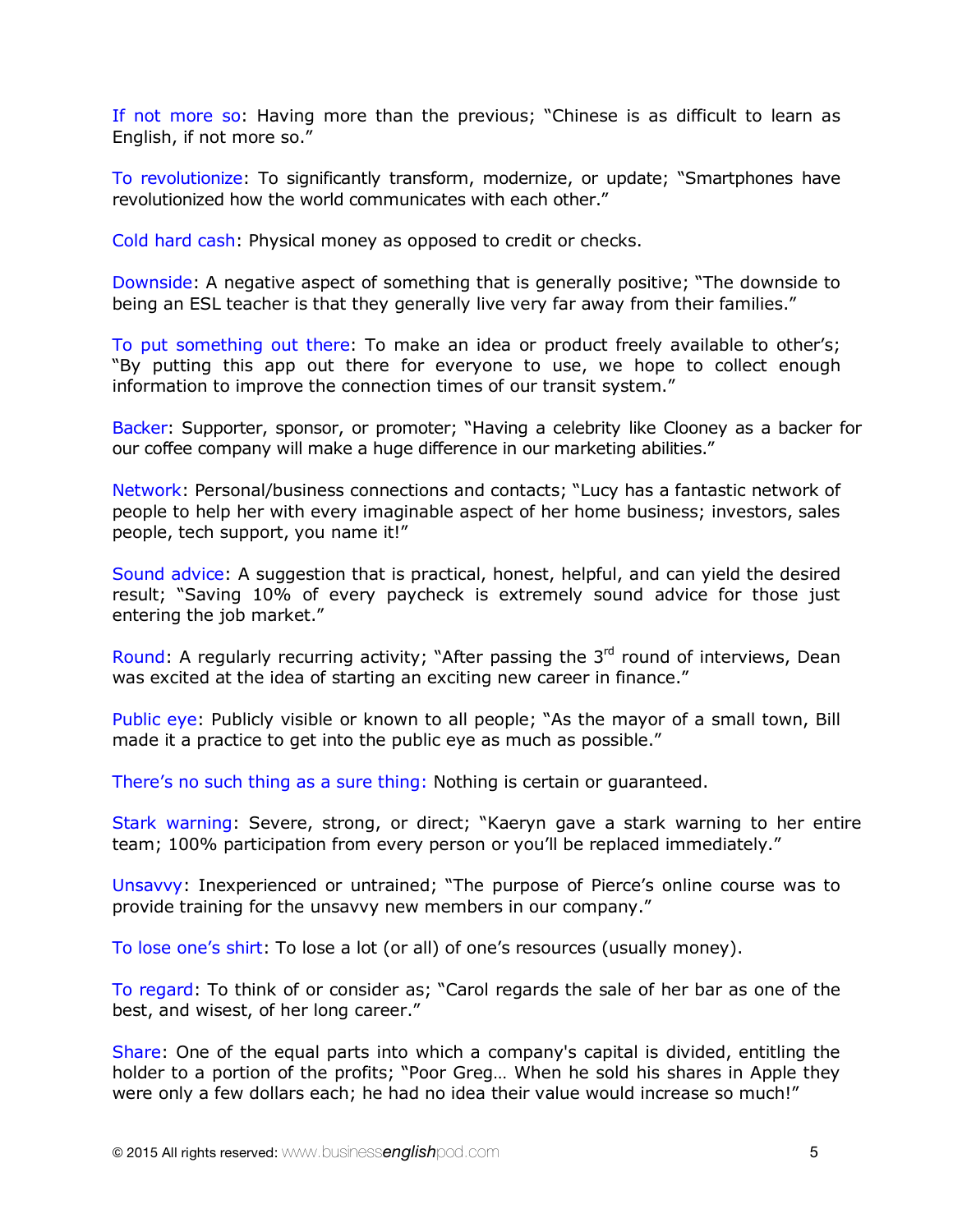Debt security: Interest-paying bonds, notes, bills, or money market instruments issued by governments or corporations.

Capital: Money that is used to generate income or make an investment; "By raising capital for our online gaming company, we plan to triple the number of customer service representatives working in our offices."

A given: Something that is certain or inevitable; "It's a given that the team was in shock after Sara's sudden departure, but they all wish her the best in her new role with the embassy."

DNA: A person's genetic makeup; "Dominic is such a great coach, I often wonder if he has leadership qualities in his DNA."

Viable alternative: A practical, possible, or worthwhile option/choice; "The only viable alternative to a full contract is multiple temporary (short-term) projects; but it's not a good way to build a future!"

Financial support: Financial resources provided to make a project possible.

To get something off the ground: Under way or in progress, as if in flight; "Due to legal difficulties, the construction projects in Southern Italy never got off the ground."

Mainstream consciousness: The current or generally accepted thoughts and feelings of an individual or group of people.

To bankroll: To support financially, to fund; "Bobby's idea was to bankroll a company that exports lumber throughout the continent."

Up-and-coming: Showing signs of advancement and ambitious development; "Among his colleagues, he's considered an up-and-coming employee, and will probably get a management position soon."

Gap: A space, difference, or disparity; "The gap between what their company was offering and what I felt I deserve to make was too great for me to consider working for them."

To fill a void: To replace or provide something necessary; "The only way to fill the void of being away during the holidays is to study hard and try to keep as busy as possible."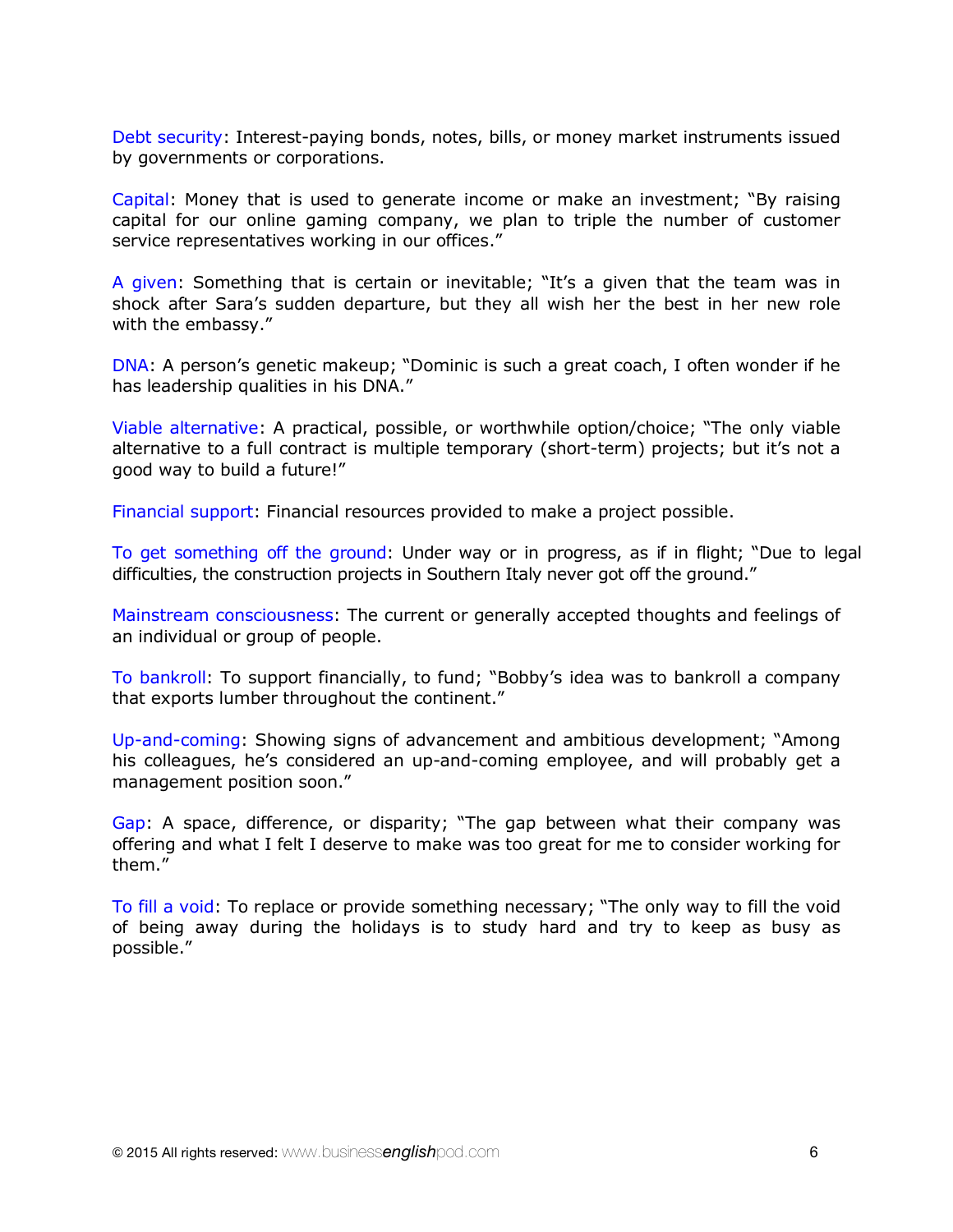## **Language Review**

#### **A. Collocations**

Make colocations from this lesson by matching words from each column below.

| 1. Public   | a. Security    |  |
|-------------|----------------|--|
| 2. Viable   | b. Back        |  |
| 3. Debt     | c. Eye         |  |
| 4. Venture  | d. Model       |  |
| 5. Sound    | e. Alternative |  |
| 6. Donation | f. Idea        |  |
| 7. Date     | g. Advice      |  |
| 8. Bright   | h. Capital     |  |

### **B. Review Quiz**

- 1. The idea of crowdfunding is closely related to which recent social phenomenon?
	- a. Crowd mentality
	- b. Crowdsourcing
	- c. Grey market
	- d. Crowdsurfing
- 2. "Our sales manager \_\_\_\_\_\_\_ everyone in the conference room and told us that if we don't meet our targets we could be fired.
	- a. Solicited
	- b. Regarded
	- c. Bankrolled
	- d. Gathered
- 3. "Traveling overseas twice a month for work was a good idea at first, but the quickly wore off."
	- a. Buzzword
	- b. Wannabe
	- c. Novelty
	- d. Gap
- 4. "At the time of their invention, color televisions were a \_\_\_\_\_\_\_ product.
	- a. Revolutionized
	- b. Revolutionary
	- c. Revolution
	- d. Revolutionizing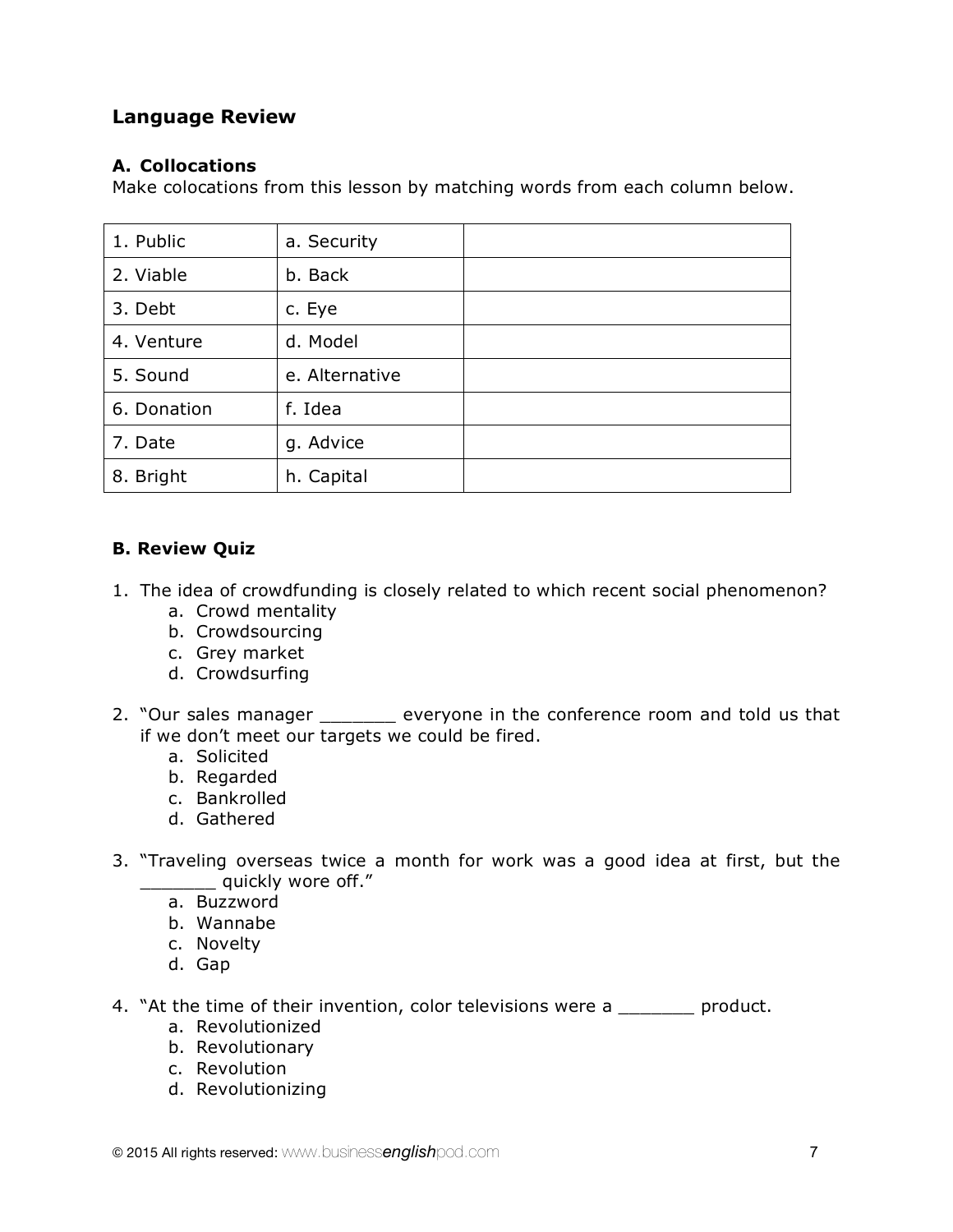- 5. "I know you spoke to the hiring manager at a party, but it's far from \_\_\_\_\_\_\_ that you'll get the job."
	- a. A sure thing
	- b. A given
	- c. Inevitable
	- d. All of the above
- 6. "In order to grow a startup into an SME, \_\_\_\_\_\_\_ must have a solid understating of the market conditions."
	- a. Entrepreneurs
	- b. Entrepreneurial
	- c. Entrepreneurship
	- d. Entrepreneur
- 7. Which of the following best expresses the idea that company is having difficulty bringing their product to the market?
	- a. They're in the public eye.
	- b. They're losing their shirts.
	- c. They can't get it off the ground.
	- d. They're the only game in town.
- 8. "You only need 3 things to start a company; a(n) \_\_\_\_\_\_\_ business plan, some \_\_\_\_\_\_\_, and a lot of courage."
	- a. Unsavvy/venture capital
	- b. Sound/cold hard cash
	- c. Alternative/proof of concept
	- d. Mainstream/networks
- 9. "Our server crash was a problem for the accounting department, but even the IT guys who had to solve the problem!"
	- a. More so for
	- b. Less so for
	- c. Not so much for
	- d. Much more
- 10."I'm \_\_\_\_\_\_\_ to give him the promotion due to his lack of experience running a team."
	- a. Unreluctantly
	- b. Reluctance
	- c. Reluctantly
	- d. Reluctant